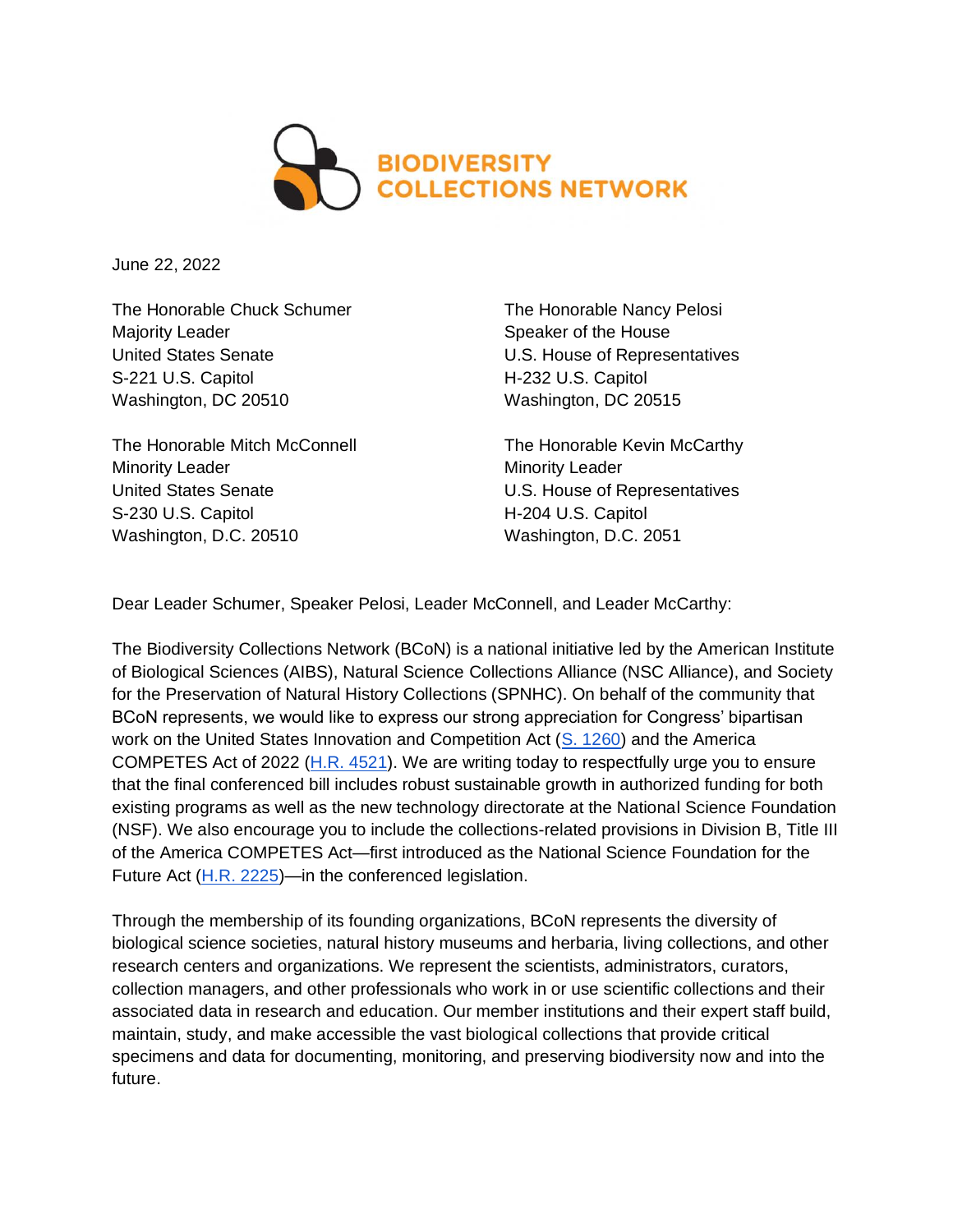Scientific collections, and the collections professionals and scientists who make, care for, and study these resources, are a vital component of our nation's research infrastructure. These collections and their associated experts contribute to the expansion of our bioeconomy. Whether held at a museum, government managed laboratory or archive, or in a university science department, these scientific resources form a coordinated network of specimens, samples, and data (for example, genetic, tissue, organism, and environmental) that are a unique and irreplaceable foundation from which scientists are studying and explaining past and present life on earth.

The National Science Foundation (NSF) is the backbone of the U.S. scientific enterprise and is the only federal agency that funds basic research in all non-medical fields of science and engineering. The NSF supports research that leverages existing collections as well as studies that gather new natural history specimens. The NSF also plays a unique role in protecting and expanding access to our nation's scientific collections.

The NSF's Directorates for Biological Sciences (BIO), Geosciences (GEO), and Social, Behavioral, and Economic Sciences (SBE) support research and student training opportunities in natural history collections. The NSF is an important supporter of national biological research infrastructure that houses natural history collections, such as living stock collections and field stations. The NSF also funds evolving work to digitize high priority specimen collections. The result of this effort is that irreplaceable biological specimens and their associated data are now accessible through the Internet to researchers, educators, and the public. In addition to supporting research, the NSF's science, technology, engineering, and mathematics (STEM) education programs enhance the ability of museums, botanic gardens, zoos, and other research institutions to provide science learning opportunities for students.

If enacted, the provisions outlined in H.R. 2225, would make vital investments in the NSF's current scientific capacity while also expanding the agency's potential to address emerging challenges. NSC Alliance, SPNHC, and AIBS were pleased to endorse this legislation, which articulates a strong commitment to our nation's scientific and technological enterprise.

We applaud the emphasis placed on the importance of sustained support for biological research collections in H.R. 2225. Key collections-related provisions in this bill are supported by recent reports from the [National Academies of Science, Engineering and Medicine](https://www.nap.edu/catalog/25592/biological-collections-ensuring-critical-research-andeducation-for-the-21st) and the [Biodiversity Collections Network.](https://academic.oup.com/bioscience/article/70/1/23/5637849) These reports highlight the value of mobilizing biodiversity collections and data in spurring new scientific discoveries that grow our economy, improve our public health and wellbeing, and increase our national security by informing and guiding decision making that lead to sustainable national and global management of natural resources and human prosperity. Both reports articulate a common vision of the future of biological collections and define a need to broaden and deepen the collections and associated data to realize the potential for biodiversity collections to inform 21st century science and conservation. This endeavor requires robust investments in our nation's scientific collections, whether they are owned by a federal or state agency or are part of an educational institution or free-standing natural history museum or another research center. The investments proposed in H.R. 2225